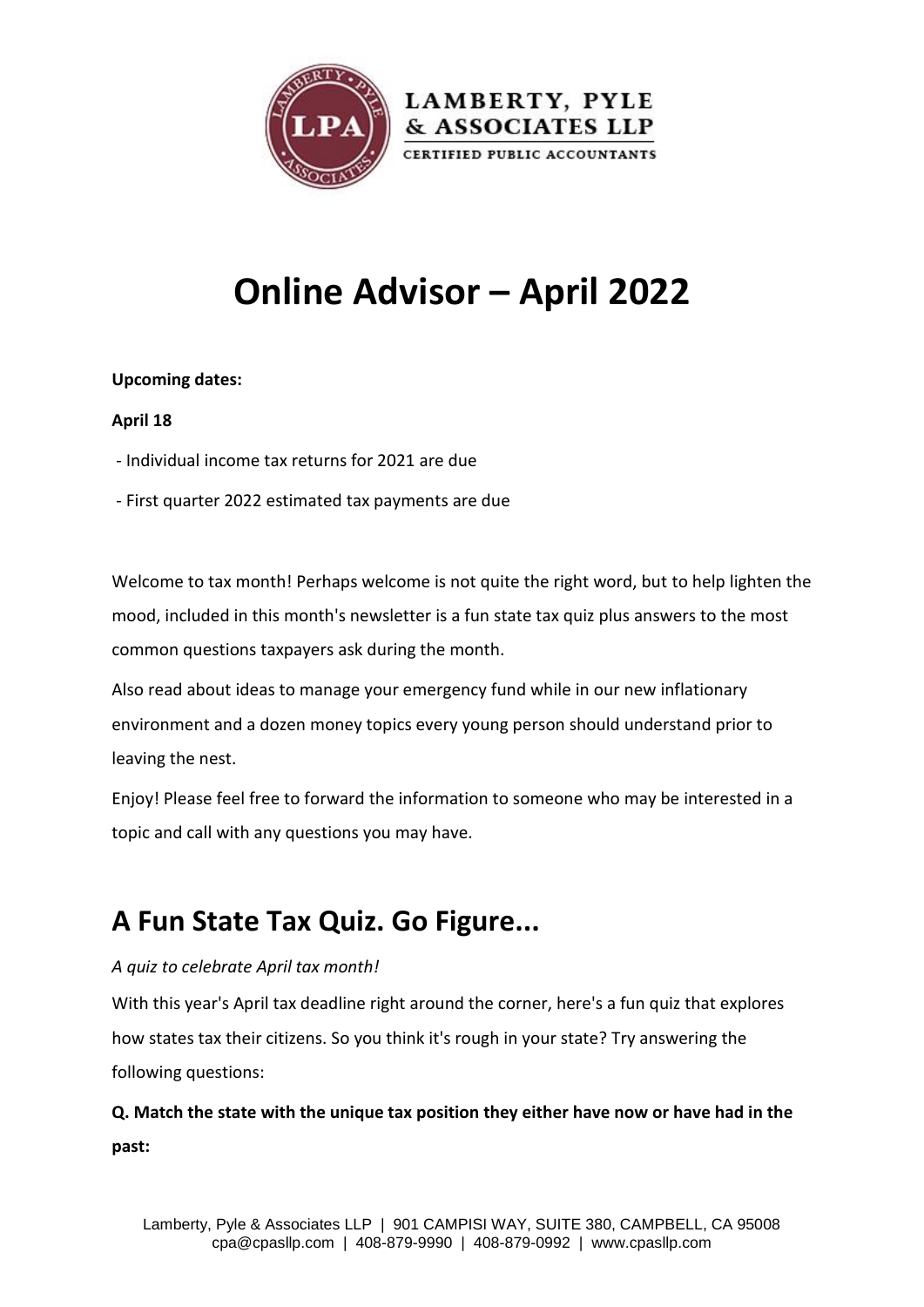

#### **Tax positions**

- 1. Taxes a pumpkin if purchased to carve, but won't tax a pumpkin if purchased to eat
- 2. Taxes fresh fruit purchased from a vending machine, but not fruit bought at a retailer

LAMBERTY, PYLE & ASSOCIATES LLP CERTIFIED PUBLIC ACCOUNTANTS

- 3. Allows a \$50 deduction for a dead deer donation to the poor
- 4. Permits an anonymous tax on illegal substances sold
- 5. Will tax disposable diapers, but not cloth diapers
- 6. Will tax hiking boots, but not cowboy boots

#### **States**

- A. Wisconsin
- B. South Carolina
- C. Tennessee
- D. Texas
- E. Iowa/Pennsylvania/New Jersey
- F. California
- **A.** *1-E, 2-F, 3-B, 4-C, 5-A, 6-D.*

#### **Q. Can you name nine states that don't impose an individual income tax?**

**A.** *Alaska, Florida, Texas, Tennessee, New Hampshire, Wyoming, South Dakota, Washington, and Nevada. But even here there are exceptions, as New Hampshire and Tennessee tax dividend and interest income.*

### **Q. Can you name the seven states with the highest marginal state individual income tax rates in 2022?**

**A.** *Here they are ranked from highest to lowest: #1 California (13.3%); #2 Hawaii (11%); #3 New Jersey (10.75%); #4 Oregon (9.9%); #5 Minnesota (9.85%); #6 New York (8.82%); #7 Vermont (8.75%). And as a bit of irony, the state of Minnesota now reports a revenue SURPLUS of over \$9 billion!*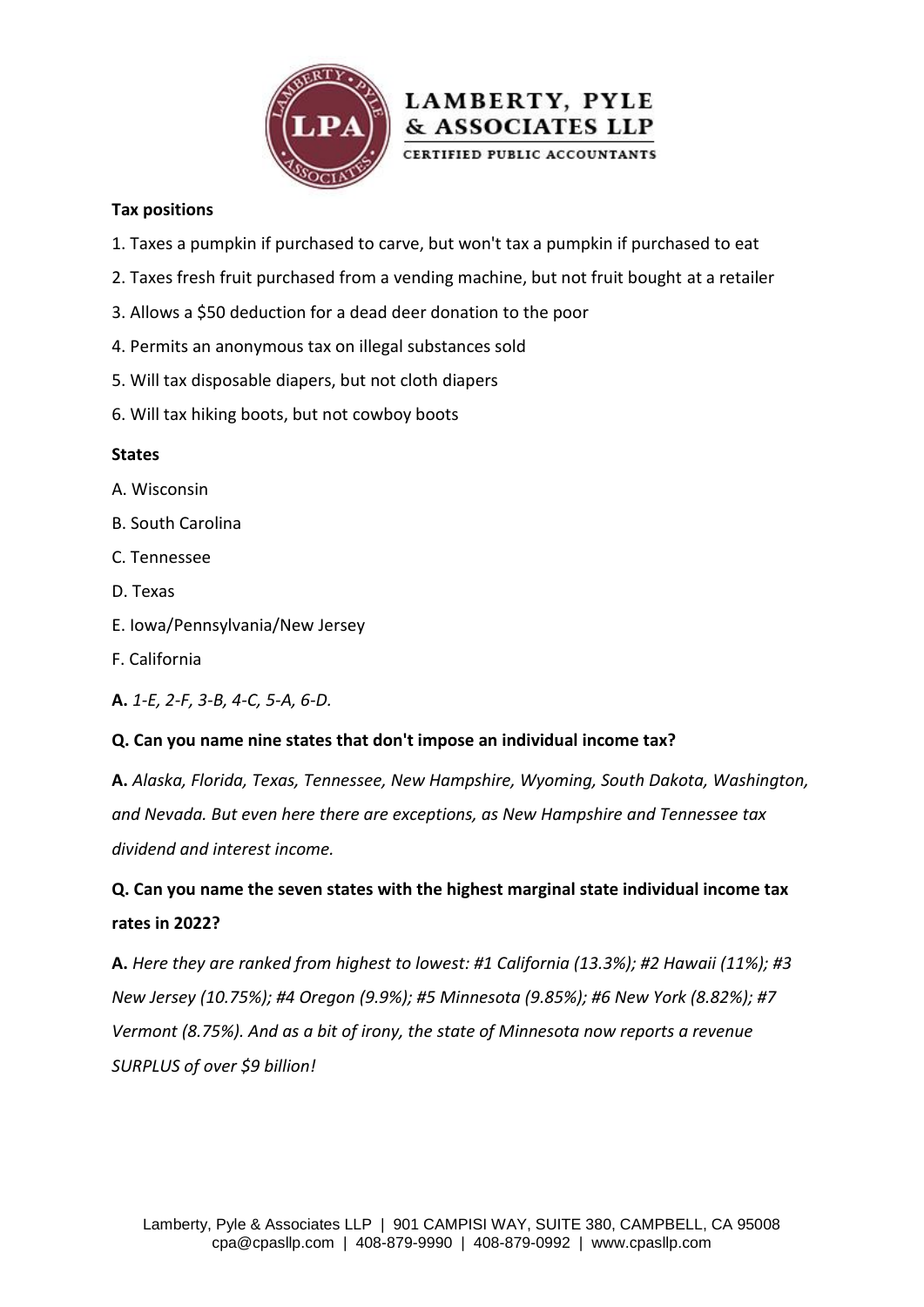



**Q. Want the best of both worlds? If you live in this state near the border of this** 

**neighboring state, you can manage no individual income tax and no sales taxes. Can you name the two states?**

- A. South Dakota and North Dakota
- B. New Hampshire and Vermont
- C. Washington and Oregon
- D. Nevada and Arizona
- E. Tennessee and Kentucky

**A.** *C - Live in Washington state and buy your goods in Oregon. Washington has no state income tax and Oregon has no sales tax. Even better, Alaska has neither an income tax or general sales tax.*

#### **Q. Which state has a hidden alcohol tax?**

- A. Pennsylvania
- B. New York
- C. New Jersey
- D. Maryland

**A.** *A - Pennsylvania. In the 1800s, a flood killed nearly 2,000 citizens in Johnstown, PA. In the 1930s, another flood caused extensive damage in the same area. To help rebuild the areas affected by the flood, Pennsylvania imposed a 10% tax on alcohol. By the 1940s, the alcohol tax had helped the Johnstown area to fully recover. The tax was supposed to be temporary. Temporary? Maybe not, as the tax is still around today at 18%. By the way, it's called a hidden tax because it doesn't show up on receipts like sales tax does.*

#### **Q. Which state provides a tax break for centenarians?**

- A. Alaska
- B. New Mexico
- C. Maine
- D. Florida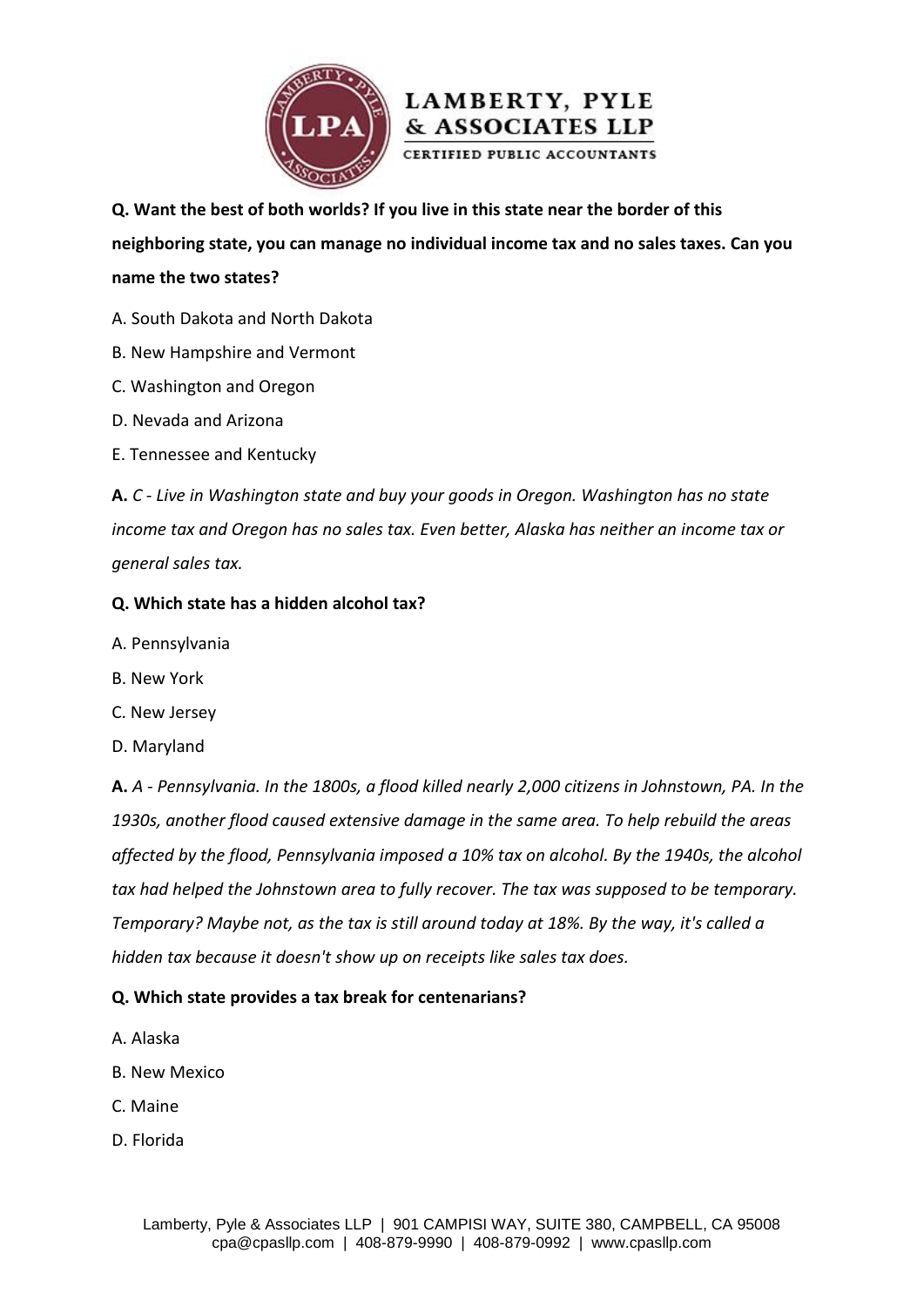



**A.** *B - New Mexico. It pays to be a centenarian in New Mexico! Since 2002, anyone who reaches 100 years of age is exempt from personal income tax in New Mexico if that person is not claimed as a dependent by another taxpayer.*

The moral of the story? Logic does not drive tax laws...legislatures do!

## **Protect Your Emergency Fund From Inflation**

Most financial experts suggest keeping three to six months worth of household expenses in savings to help in case of emergency. But with record inflation, that task just got a lot harder to accomplish as virtually every safe place to put your emergency funds will not provide interest rates that keep pace with inflation. But that does not mean you cannot increase the rate of return on these funds.

Here are some ideas to reduce the impact of inflation on your emergency funds.

- **Actively monitor your savings account rate.** Earlier this year the Federal Reserve increased interest rates for the first time since 2018. In addition, the head of the Federal Reserve is suggesting there may be several of these rate increases in the next twelve months. This should increase the interest you can earn on the cash in your emergency account.*What you need to know: Not all savings accounts are created equal. When the Fed increases the interest rate, your saving account rate should also go higher...immediately. But this is not always the case. If your bank is slow to raise your savings rate, be willing to monitor and shift funds to a bank that does. Just make sure the funds are still FDIC insured and are kept at a reputable bank.*
- **Take a look at Series I Savings Bonds.** Series I Savings bonds are issued and backed by the U.S. government and feature two interest rate components: a fixed rate and an inflation rate. The fixed rate is set when the bond is issued and never changes during the life of the bond. The inflation rate resets semi-annually based on the Consumer Price Index.*What you need to know: You must hold an I bond for at least 12 months before redeeming it. And although you can redeem it after one year, you'll*

Lamberty, Pyle & Associates LLP | 901 CAMPISI WAY, SUITE 380, CAMPBELL, CA 95008 cpa@cpasllp.com | 408-879-9990 | 408-879-0992 | www.cpasllp.com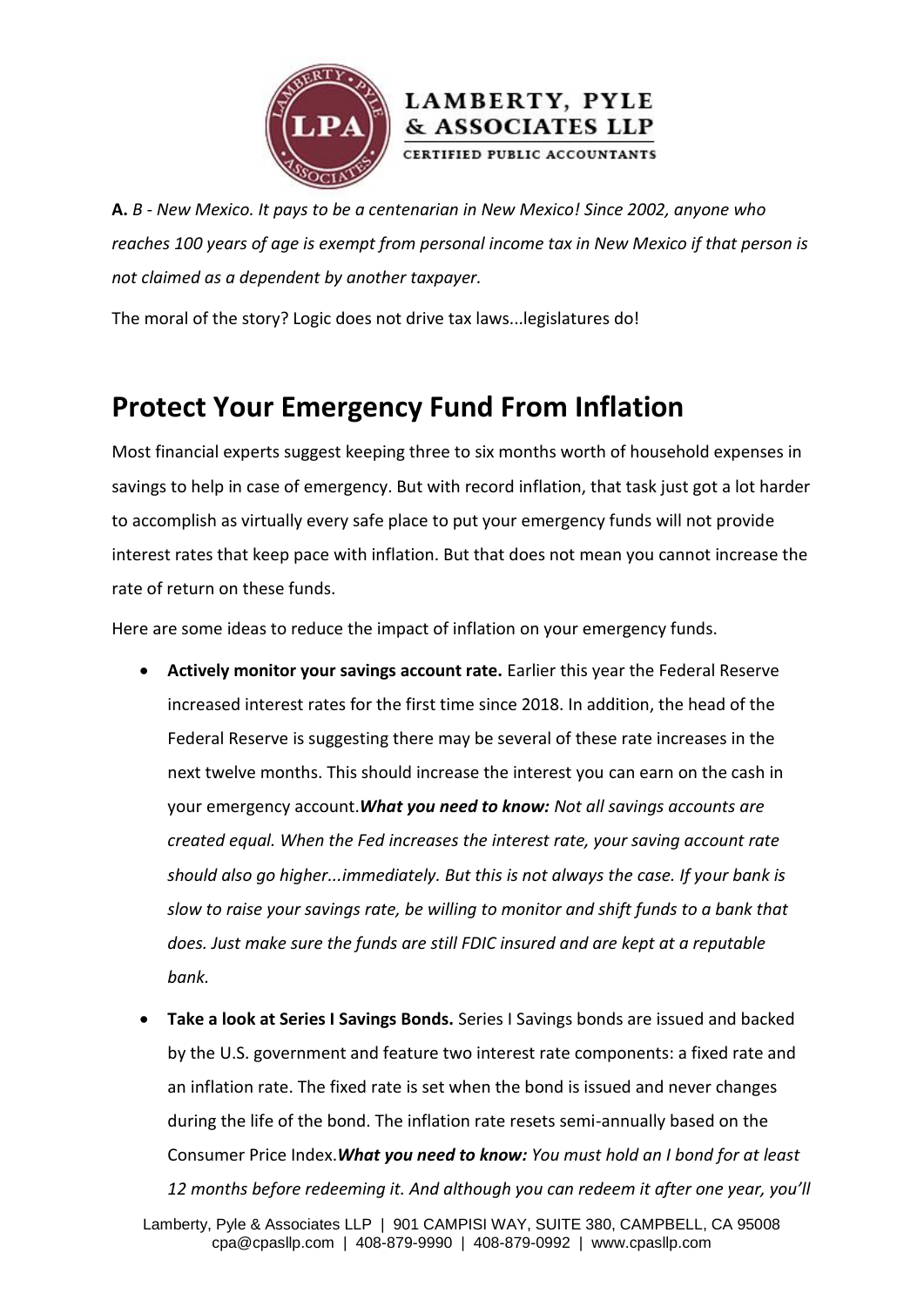

*have to pay a penalty worth the interest of the previous three months if you redeem the bond within five years. And remember, you must be prepared to pay the penalty if you need the funds for an emergency.*

 **Creative use of Roth IRA funds in an emergency.** Roth IRAs are funded with after-tax dollars. Because of this, early removal of the initial contribution is tax and penalty free. If you dip into the earnings, however, you will not only be subject to income tax, but also may be subject to a 10% early withdrawal penalty.*What you need to know: Use of a Roth IRA is often a creative way to fund your emergency account while achieving higher returns with conservative investment choices, but it is not for the faint of heart. If you get this one wrong, it could cost you in taxes, penalties and lost fund value in a bear market. Prior to removing funds from any IRA, it makes sense to conduct a tax planning session.*

Please call if you have questions about how to reduce the impact of inflation on your emergency fund.

### **Common April Tax Questions Answered!**

The individual tax deadline of April 18th (yes, this year it's April 18th!) is fast approaching. Here are answers to five common questions that taxpayers typically ask in April.

#### 1. **What happens if I don't file on time?**

There's no penalty for filing a tax return after the deadline if you are set to receive a refund. However, penalties and interest are due if taxes are not paid on time or a tax extension is not requested AND you owe tax.To avoid this problem, file your taxes as soon as you can because the penalties can pile up pretty quickly. The failure-to-file penalty is 5 percent of the unpaid tax added for each month (or part of a month) that a tax return is late.

#### 2. **Can I file for an extension?**

If you are not on track to complete your tax return by April 18th, you can file an extension to give you until Oct. 17, 2022 to file your tax return. Be aware that this is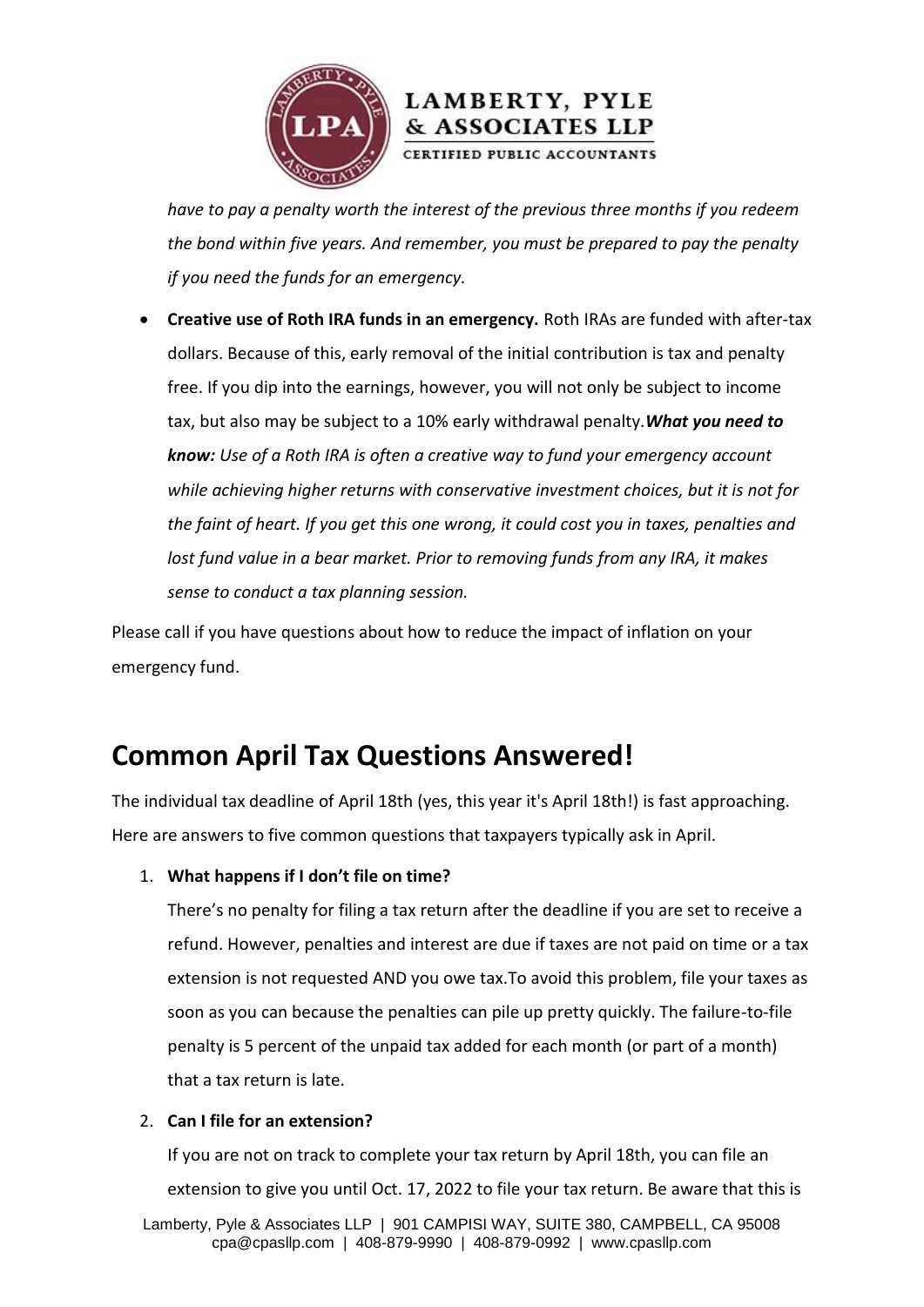

### LAMBERTY, PYLE & ASSOCIATES LLP

CERTIFIED PUBLIC ACCOUNTANTS

only an extension of time to file  $-$  not an extension of time to pay taxes you owe. You still need to pay all taxes by April 18th to avoid penalties and interest.So even if you plan to file an extension, a preliminary review of your tax documents is necessary to determine whether or not you need to make a payment when the extension is filed.

#### 3. **What are my tax payment options?**

You have many options to pay your income tax. You can mail a check, pay directly from a bank account with IRS Direct Pay, pay with a debit or credit card (for a fee), or apply online for an IRS payment plan.No matter how you pay your tax bill, finalize your tax payment arrangements by the end of the day on April 18th.

#### 4. **When will I get my refund?**

According to the IRS, 90 percent of refunds for returns that are e-filed are processed in less than 21 days. You could end up waiting several months, however, if you paper file your return. The IRS is still processing a backlog of several million paper-filed tax returns from last year.You can use the [Where's My Refund?](https://www.irs.gov/refunds) feature on the IRS website to see the status of your refund. The refund information is usually available 24 hours after receiving confirmation that your e-filed tax return was accepted by the IRS.

#### 5. **I hear the IRS is still backlogged with last year's tax returns. Is this true?**

Yes. Late changing tax legislation created tons of extra work for the IRS, all while the pandemic played havoc on staffing. During a testimony made to Congress, the Director of the IRS claims the backlog will be cleared up by the end of the year...assuming no major demands for are made on their resources.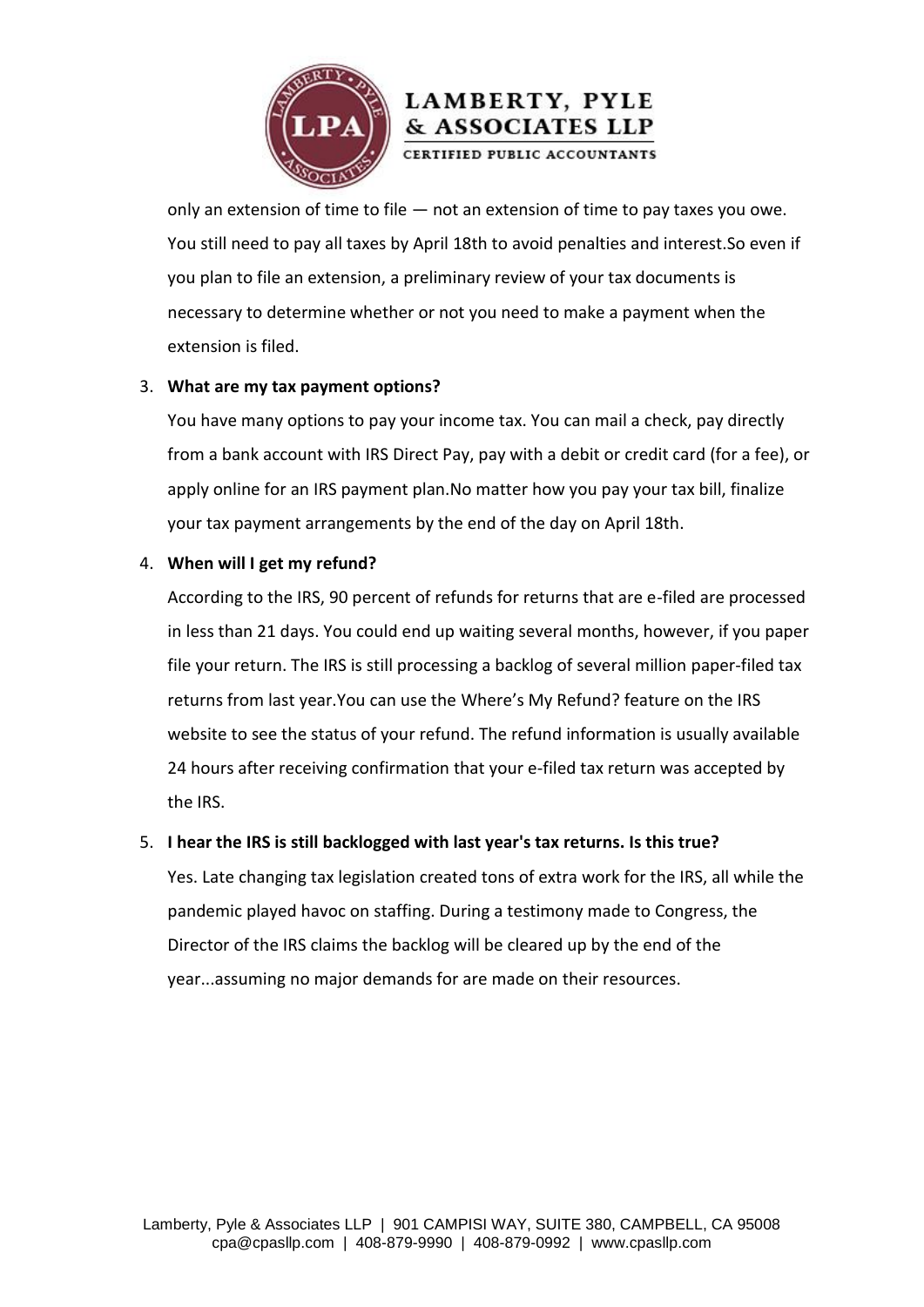

### **Help Your High School Student Become Money Smart**

#### *A dozen great topics!*

Often lost in the race to get kids through high school and on to life in the real world are basic financial skills. Here are a dozen financial concepts to consider explaining to your kids before graduating high school.

- 1. **How bank accounts work.** While there are numerous online applications, consider using a good ol' check register when teaching the basics of how to track and reconcile bank account activity.
- 2. **How credit cards work.** Emphasize to your child that credit card spending actually creates a loan. Go through a monthly statement together and show how interest is calculated and stress the need to never carry a balance from month to month by showing how long it takes to pay off the debt with minimum payments.
- 3. **Tax basics.** When your child receives their first paycheck, walk through their paystub to explain Social Security and Medicare taxes, federal income tax withholdings, and state tax withholdings. If they receive a Form 1099 instead of a paycheck, consider opening a savings account and explain that they will need to set aside a certain percentage of their money to pay the IRS.
- 4. **The power of a retirement account.** Explain the advantages of long-term savings tools like an IRA. The wise saver can turn into a self-made millionaire by starting their retirement savings at a young age.
- 5. **How credit scores work.** Consider explaining how credit scores work and the importance of keeping their score at the highest level possible. If your child is like many young adults who currently doesn't have a credit score, consider downloading your own credit report and walk through it with them.
- 6. **Spend within your means.** Saving first before spending is a simple concept that is becoming a lost art. Help your child understand this by setting their sights on something they want, and then help them save money to buy it.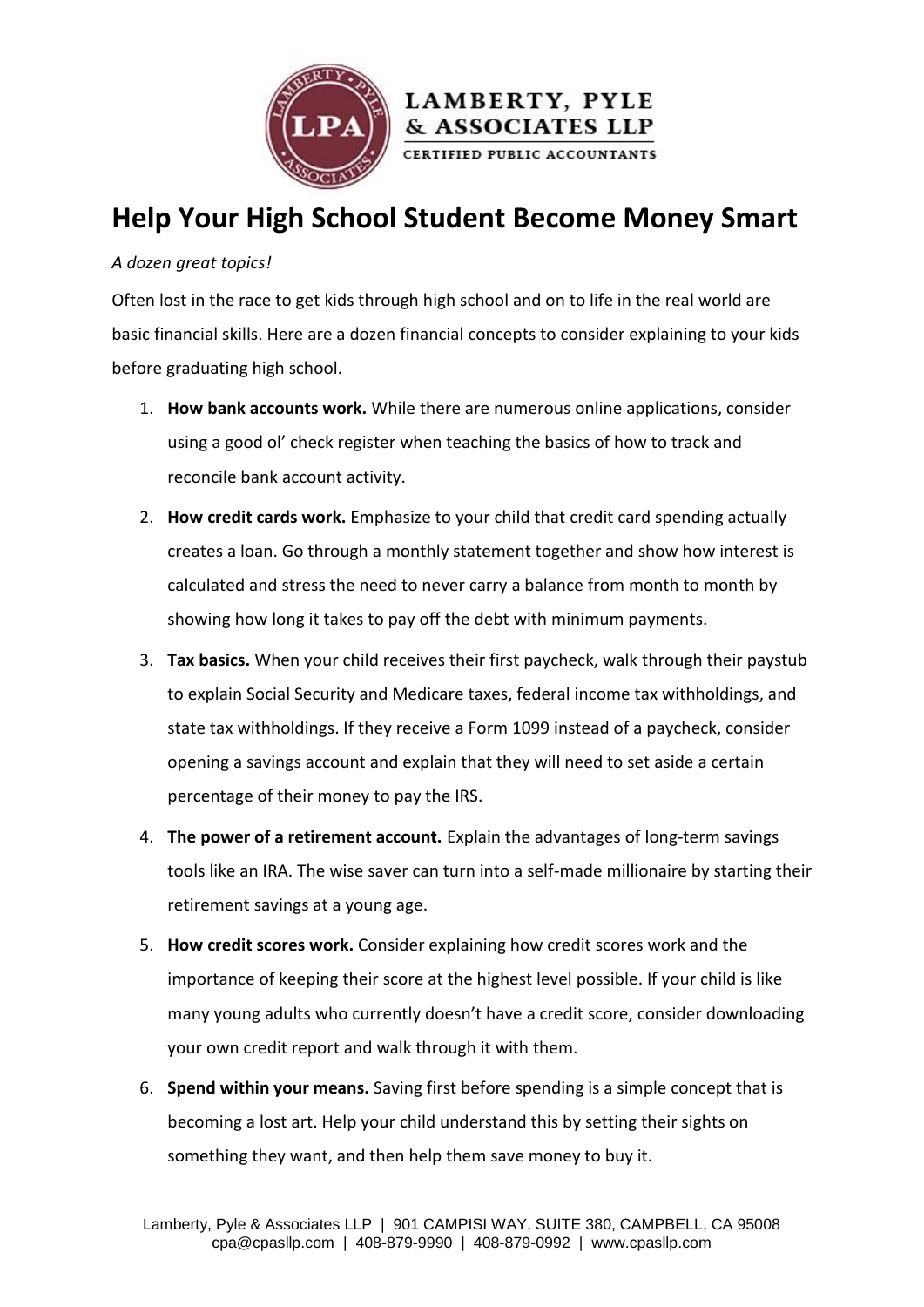



- 7. **The art of saving.** Part of spending within your means implies that your child has healthy savings habits. Walk your child through the techniques that work for you. Perhaps it is setting up a separate savings account or automatic transfers from a paycheck.
- 8. **The strength of investing.** The most valuable investment a young person can make is in themselves. Whether it's a college degree or a trade school diploma, your child can build tremendous value with skills that will provide a positive financial return each year.
- 9. **Understanding of stocks and mutual funds.** With an understanding of investments, consider teaching your child some of the basic investments available to them. Stocks and mutual funds are the most common, but also consider explaining bonds, CD's, annuities and other investments.
- 10. **Budgeting.** Help your child create a basic budget, then help them track their savings and spending against this budget.
- 11. **Cash flow.** The hard way to learn the lesson of cash flow is when bill collectors are calling and there simply isn't money to pay them. When creating an initial budget, show your child the flow of funds each month.
- 12. **Calculation of net worth.** Assets (what you own) minus liabilities (what you owe others) equals net worth. Every person has a net worth...even a child. So help them understand theirs and periodically calculate it.

### **The Benefits of Being a Sole Proprietor**

Many start-up businesses move from hobby status to a business when they start to make a profit. The tax entity typically used is a sole proprietorship. Taxes on this business activity type flow through your personal tax return on a Schedule C. This business form has many benefits. Here are some to consider:

**You can hire your kids and decrease your tax bill.** As a sole proprietor, you can hire

Lamberty, Pyle & Associates LLP | 901 CAMPISI WAY, SUITE 380, CAMPBELL, CA 95008 cpa@cpasllp.com | 408-879-9990 | 408-879-0992 | www.cpasllp.com your kids and avoid paying Social Security and Medicare taxes for their work. While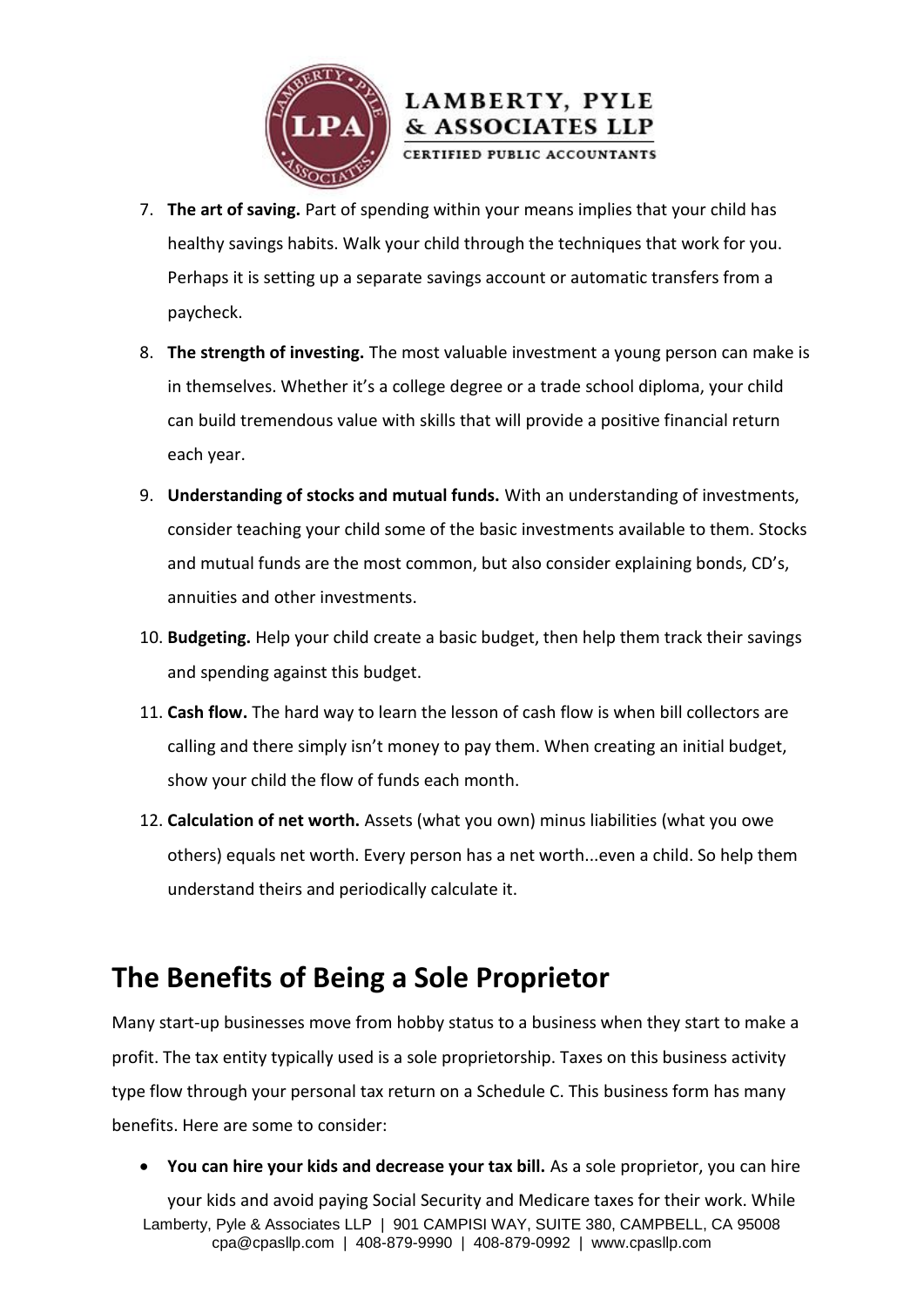

there are exceptions, this can generally save your small business over 7.65% on their wages.

& ASSOCIATES LLP

- **Your kids can benefit, too.** Any income your kids earn that's less than \$12,950 isn't taxed at the federal level. So this is a great way to build a tax-free savings account for your children. Remember, though, that their work must reflect actual activity and reasonable pay. So consider hiring your kids to do copying, act as a receptionist, provide office clean up, advertising or other reasonable activities for your business.
- **Fewer tax forms and filings.** As a sole proprietor, your business activity is reported on a Schedule C within your personal Form 1040 tax return. Other business types like an S corporation, C corporation or a partnership must file separate tax returns, which makes tax compliance a lot more complicated.
- **More control over revenue and expense.** You often have more control over the taxable income of your small business as a sole proprietor. This can provide more flexibility in determining the timing of some of your revenue and business expenses, which can be used as a great tax planning tool.
- **Hire your spouse.** If handled correctly, a spouse hired as an employee can work to your advantage as a sole proprietor. As long as the spouse is truly an employee of the business, the sole proprietor can benefit as a member of their employee's (spouse's) family benefits. This can include potential medical expense reimbursements.
- **Funding a retirement account.** You can also reduce your business' taxable income by placing some of the profits into a retirement account like an IRA. As a sole proprietor, you can readily manage your marginal tax rate by controlling the amount you wish to set aside in this pre-tax retirement account.
- **It's not all roses.** While there are many benefits of running your business as a sole proprietor, don't forget the drawbacks. One of the most significant drawbacks is the lack of personal legal protection, which is a feature in other business forms like corporations and Limited Liability Companies. Most sole proprietors address this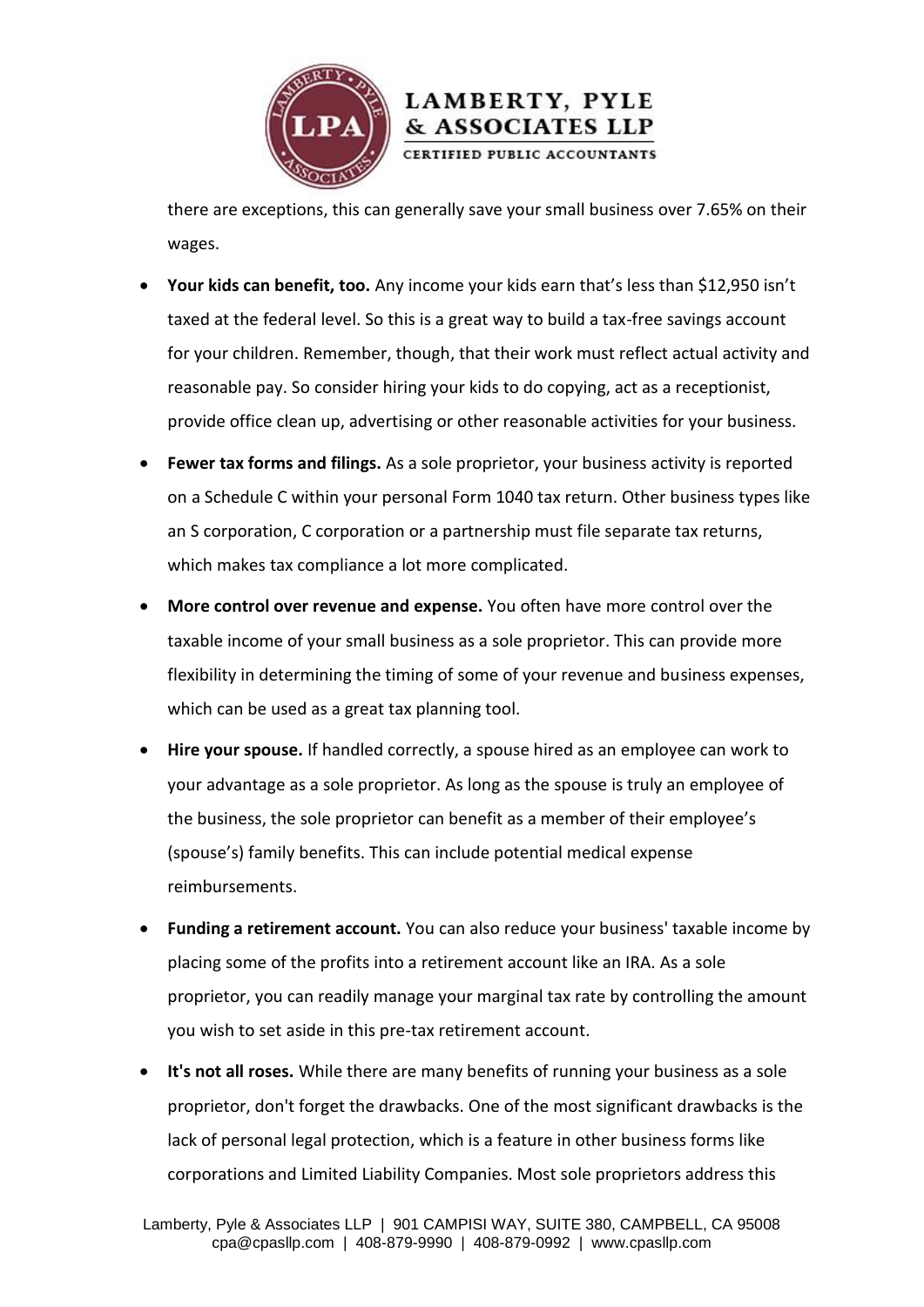



with proper business insurance, so do not overlook the need to find coverage for yourself.

Please call if you have questions about your sole proprietor business.

## **Knocking Down Scholarship Barriers**

There's plenty of money available for you to pursue a post-secondary education for either you or your child! Here are several barriers that could be getting in the way of securing money to pay for school.

#### **Common misconceptions**

**Scholarships are only for top scholars and athletes.** Many of the splashy news stories are certainly about high-profile students who snag a fully-paid-for scholarship. There are an unbelievable number of scholarships, however, that do not take grades or athletic ability into consideration whatsoever.

**Scholarships are only for students attending college.** Enrollment in vocational and trade schools has nearly doubled since 2000, according to the National Center for Education Statistics. And the good news for prospective students is that scholarships for vocational and trade schools are just as plentiful as scholarships for four-year colleges and universities.

**You have to be a great writer.** Winning scholarships is more often about what you write than how you write. And for some scholarships, following the application's directions and answering the questions that are asked is more important than how well you write.

**You have to be a high school student.** Scholarships aren't just for soon-to-be high school graduates. Many schools have degree programs – and corresponding scholarships – aimed at older adults who are looking to learn new skills or make a transition in their career. Scholarships are also available for graduate students.

**Finding scholarships takes too much time.** Yes, you'll need to invest a certain amount of time to find and apply for scholarships, but finding financial aid may not require as much of a time investment as you may think with tons of available online tools.